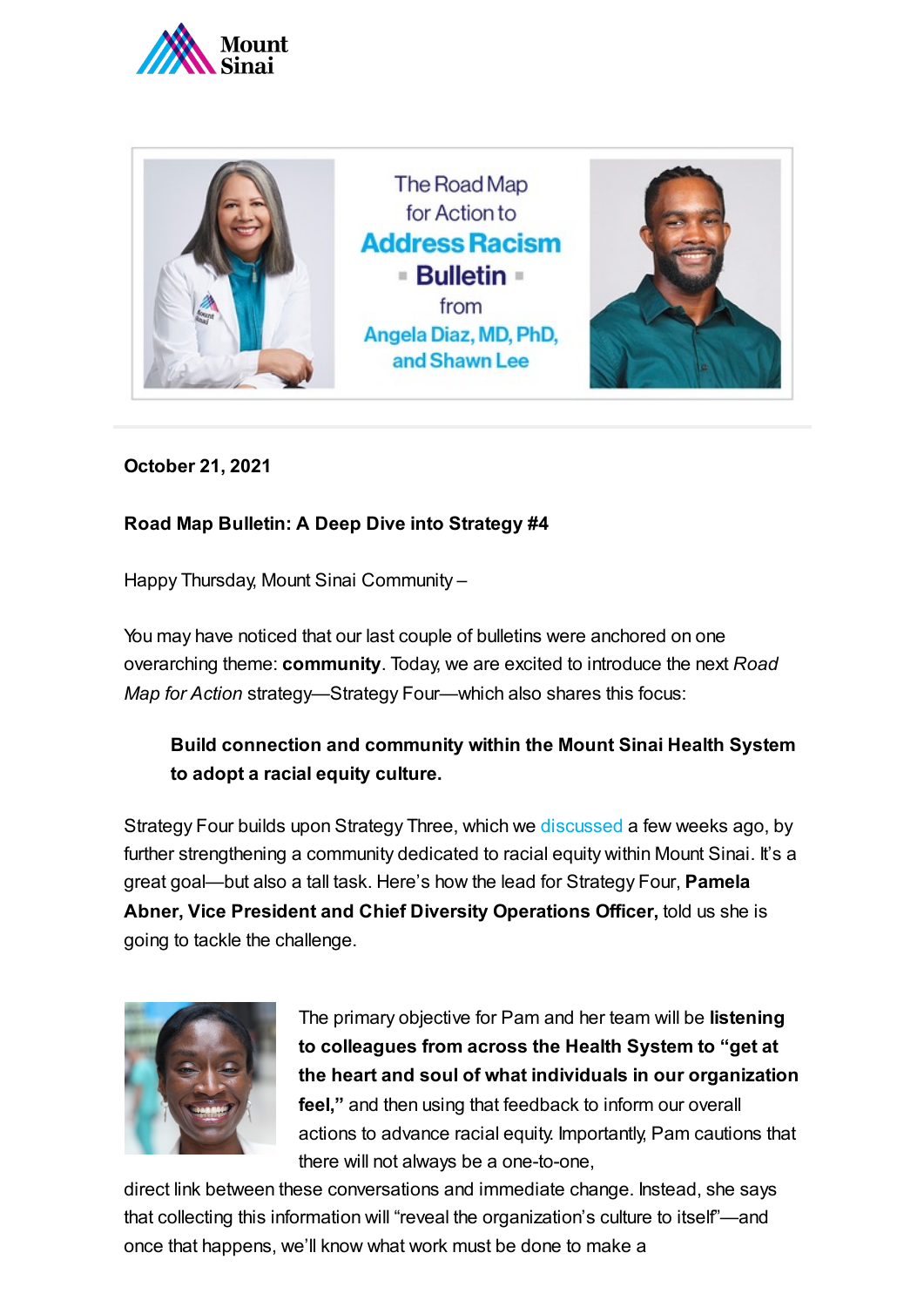difference. In other words, all of these efforts will inform what organizational changes are made and sustain those changes going forward.

One example of this work, which is already underway, is expanding the monthly ["Chats for](http://changenow.icahn.mssm.edu/chatsforchange/) Change" program, which we regularly highlight in the *Bulletin*. This series of events was originally created by the Department of Medical Education (MedEd) at the Icahn School of Medicine at Mount Sinai to explore topics of racism, based on the notion that in order to respond to racism and to be anti-racist, we must engage in dialogue, learning, and action. Pam and her team are working with MedEd to broaden that focus and include topics of interest to staff at all levels of the Health System. Future topics will include how to deal with a patient exhibiting racist behavior, managing difficult conversations about racism, and how we are best able to connect with marginalized communities. In Pam's words, this will **allow Chats for Change to become a "vehicle that sparks conversations around racism and social inequities," with the goal of uncovering how racism and other forms of social oppression intersect with individuals' work at Mount Sinai.**

Pam and the Strategy Four work group are also focused on strengthening **Mount Sinai's No Tolerance policy for racist behavior** and encouraging all members of the Mount Sinai community to report any instances of racism and bias they experience or witness. We all need to do our part, and we can only start addressing these issues when we call them out and document them. To support this effort, Pam's workgroup has brought together an interdisciplinary team with representatives from the compliance, legal, labor relations, risk management, and patient experience departments, along with representatives of staff from varying levels of the Health System.

**Importantly, as a reminder, if anyone does experience or witness any racist behavior, they can confidentially report the incident by calling our Compliance Hotline at 800-853-9212 or following the steps outlined in the graphic below.**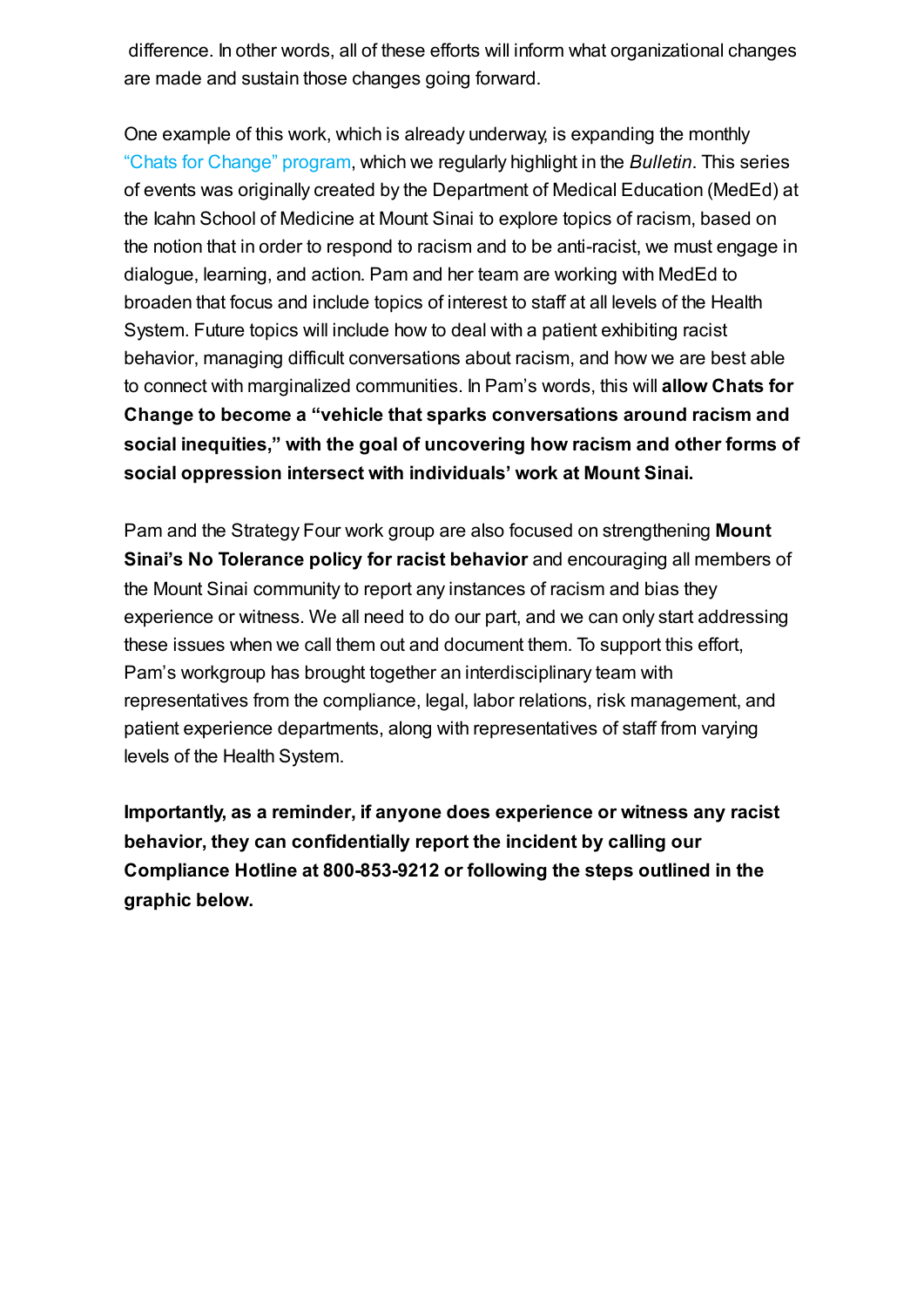

## If you are a staff member or student:

For patient related matters, submit a report in the Safety Net desktop application.

For other matters, you may refer to your manager or Human Resources. To submit a confidential report, you may call the Compliance Helpline: 800-853-9212 or scan the QR code with your smartphone.

# If you are a patient:

For all matters, you may call the **Compliance Helpline:** 800-853-9212 or scan the QR code with your smartphone to submit a confidential report.





4-2021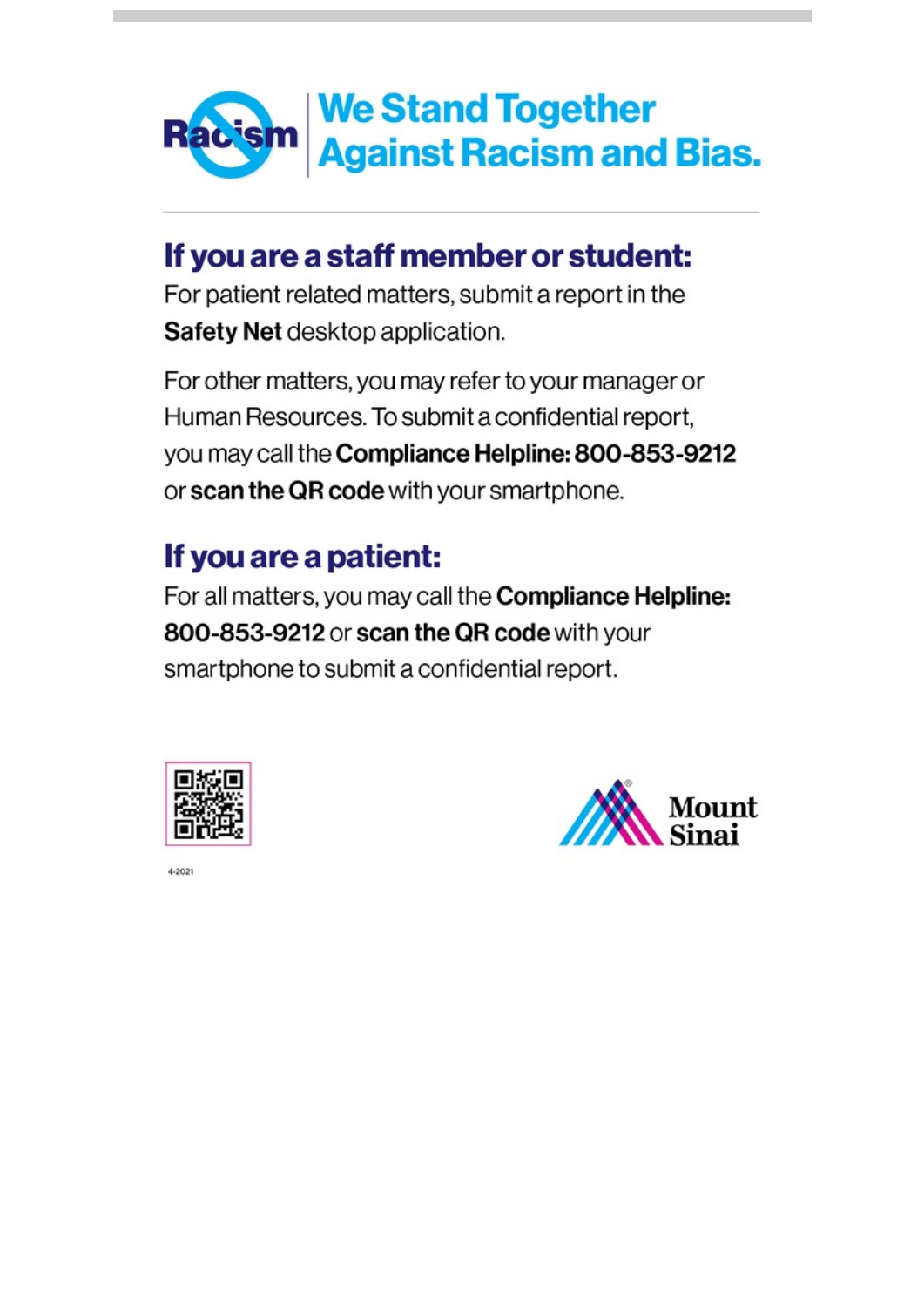Their first goal is to audit the process for reporting an instance of racism or bias from a staff member's perspective, so they can identify ways to create a transparent and streamlined process. Key to that work will be ensuring that the reporting mechanism acknowledges the pain racist words and actions create—both in the immediate instance and when stories are repeated as part of the reporting process. While we cannot reduce the harm created by the initial racist comment or action, this work will, according to Pam, **"break down those secondary barriers, so folks are able to share their stories in a safe manner and help us inform the organizational change that must happen."**

Throughout all of this work, Pam and her team will continue to rely on Mount Sinai's Diversity [Councils and](https://www.mountsinai.org/about/diversity/councils) Employee Resource Groups—like the Heritage of Latinx Alliance (HOLA) Employee Resource Group, which we discussed last week, and the Committee to Address Anti-Asian Bias and Racism (CAABR)—to provide feedback, host important conversations, build a community focused on racial equity, and communicate to all levels of the Mount Sinai community.

The hope is that as we learn and grow more as a **community**, more conversations to break down barriers and build equity will start to emerge across the Health System. History has shown us that when new faces and new voices are empowered to speak freely and without fear, **real** transformation begins to take hold.

We are not alone in this focus on racial equity and its intersection with health care. In fact, just this week, the New York City Board of Health formally declared racism a public health crisis. This formal designation has important [consequences,](https://gothamist.com/news/nyc-board-health-declares-racism-public-health-crisis) which we will dive into in an upcoming *Bulletin*—but it also underscores the importance of the work we are undertaking right now within Mount Sinai to become an anti-racist institution.

If you want to be part of these conversations, community building, and change making, we encourage you to join an event in the coming weeks: